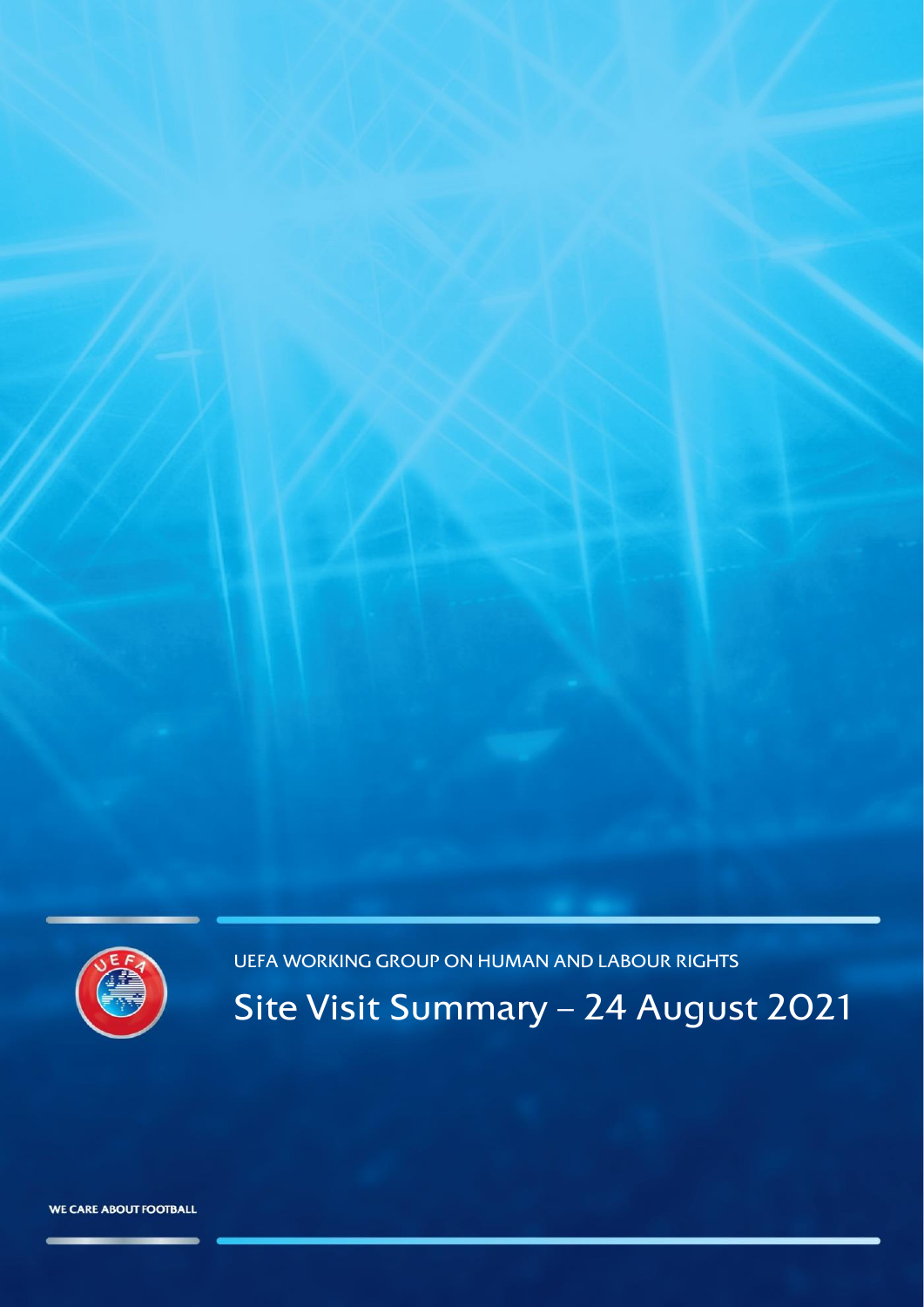### Working group on Human and Labour rights – Site Visit Summary

# Working group and site visit objectives

The working group has been created with the objective of providing commitment and leadership towards ensuring the respect of Human Rights, and specifically Labour Rights, related to the hosting of the 2022 World Cup in Qatar.

From UEFA, the group is led by Michele Uva, Director of Football and Social Responsibility, with the support of Thierry Favre, Deputy NA Director.

Its aim is to represent all our 55 member associations as a focal point and to ensure a coordinated approach. The work of the group includes consistent dialogue and exchange with FIFA as well as the Supreme Committee and the Qatar FA.

The working group will regularly inform all UEFA member associations about the information collected and developed through its work.

Ahead of this first site visit, the working group had held 3 meetings, on the following dates:

- 17 May 2021, Online
- 1 June 2021, Online
- 10 July 2021, in person, hosted in London

The site visit on the 24 August was a key milestone for better understanding the impact that the tournament is having regarding human rights and labour rights in Qatar and the neighboring regions.

This visit, which is the first of a line of planned site visits, will help us to better understand the situation, evaluate progress made and highlight where more change is needed. It also creates a platform to build relations and open discussions with local authorities and stakeholders involved.

# Delegation

The visit was attended by the following delegation:

- Dominique Blanc, Swiss Football Association
- Mark Bullingham, English Football Association
- Gijs de Jong, Royal Netherlands Football Association
- Håkan Sjöstrand, Swedish Football Association
- Heike Ullrich, German Football Association
- Sara Holmgren, UEFA Diversity and Inclusion Officer

The following connected to the meeting session virtually:

- Ekaterina Fedyshina (Football Union of Russia)
- Terje Svendsen (Football Association of Norway)
- Thierry Favre, UEFA Deputy Director of National Associations
- Michele Uva, UEFA Director of Football and Social Responsibility

The delegation was also joined online by Andreas Graf, FIFA Head of Human Rights & Anti-Discrimination, and the session was observed by Anders Hasselgård, Head International Social Responsibility at the Football Association of Norway.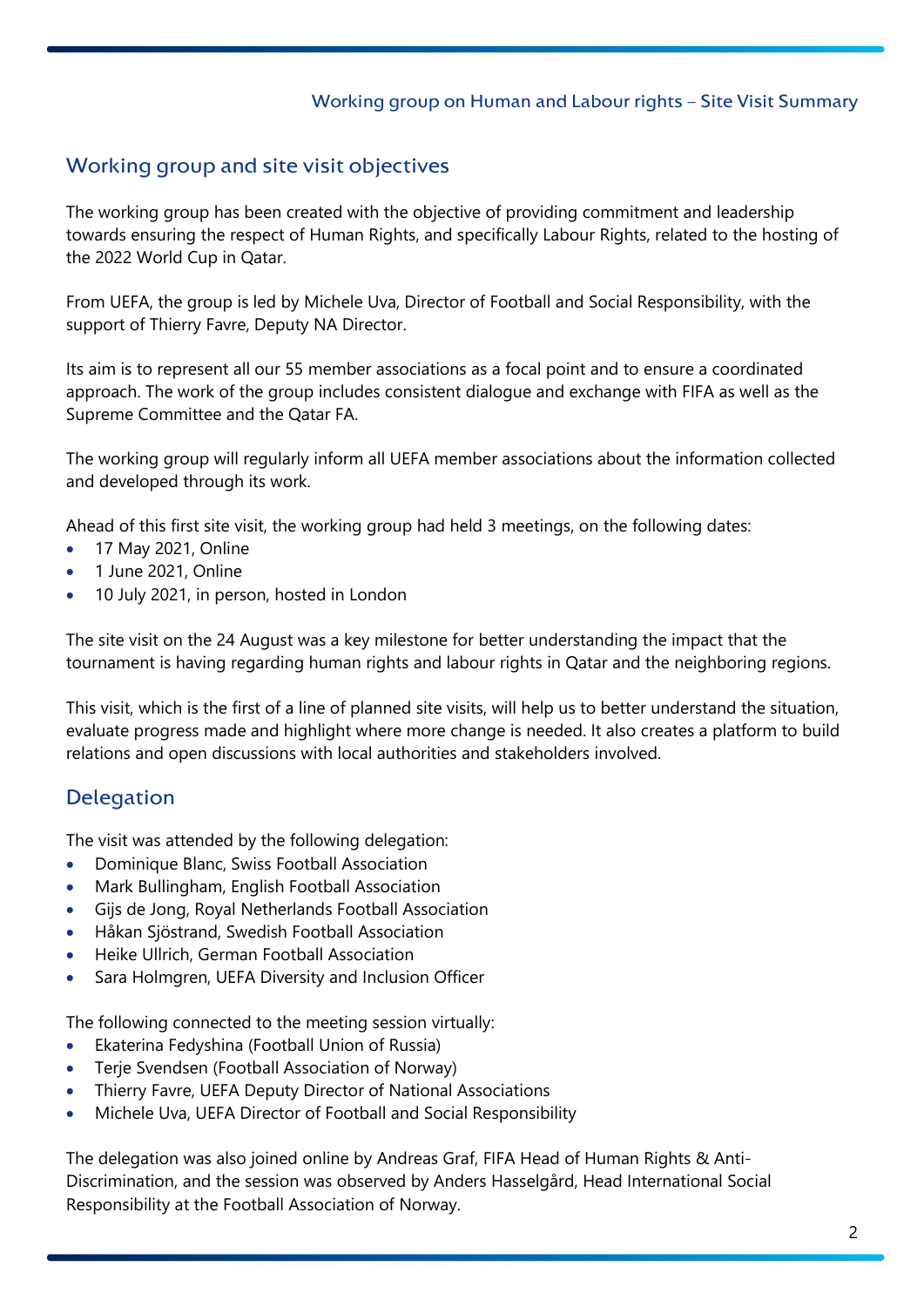## Working group on Human and Labour rights – Site Visit Summary

# Meeting arrangements

### Organisations and institutions represented

- Builder and Woodworkers International (BWI)
- International Labour Organisation (ILO)
- National Human Rights Committee, Qatar
- Supreme Committee for Delivery and Legacy (SC)
- Qatar Football Association (QFA)

## Agenda

| <b>Time</b>     | <b>Activity</b>                                              |
|-----------------|--------------------------------------------------------------|
| $09:30 - 10:30$ | Meeting with ILO                                             |
| $10:30 - 11:00$ | Working group recap                                          |
| $11:15 - 12:15$ | Meeting with BWI                                             |
| $12:15 - 12:45$ | Working group recap                                          |
| $14:30 - 15:45$ | Meeting with SC and QFA                                      |
| $16:00 - 17:30$ | Stadia visit and meeting with workers, Ras Abu Aboud Stadium |
| $18:00 - 19:00$ | Meeting with National Human Rights Committee                 |
| $19:30 - 20:30$ | Working group recap of afternoon meeting                     |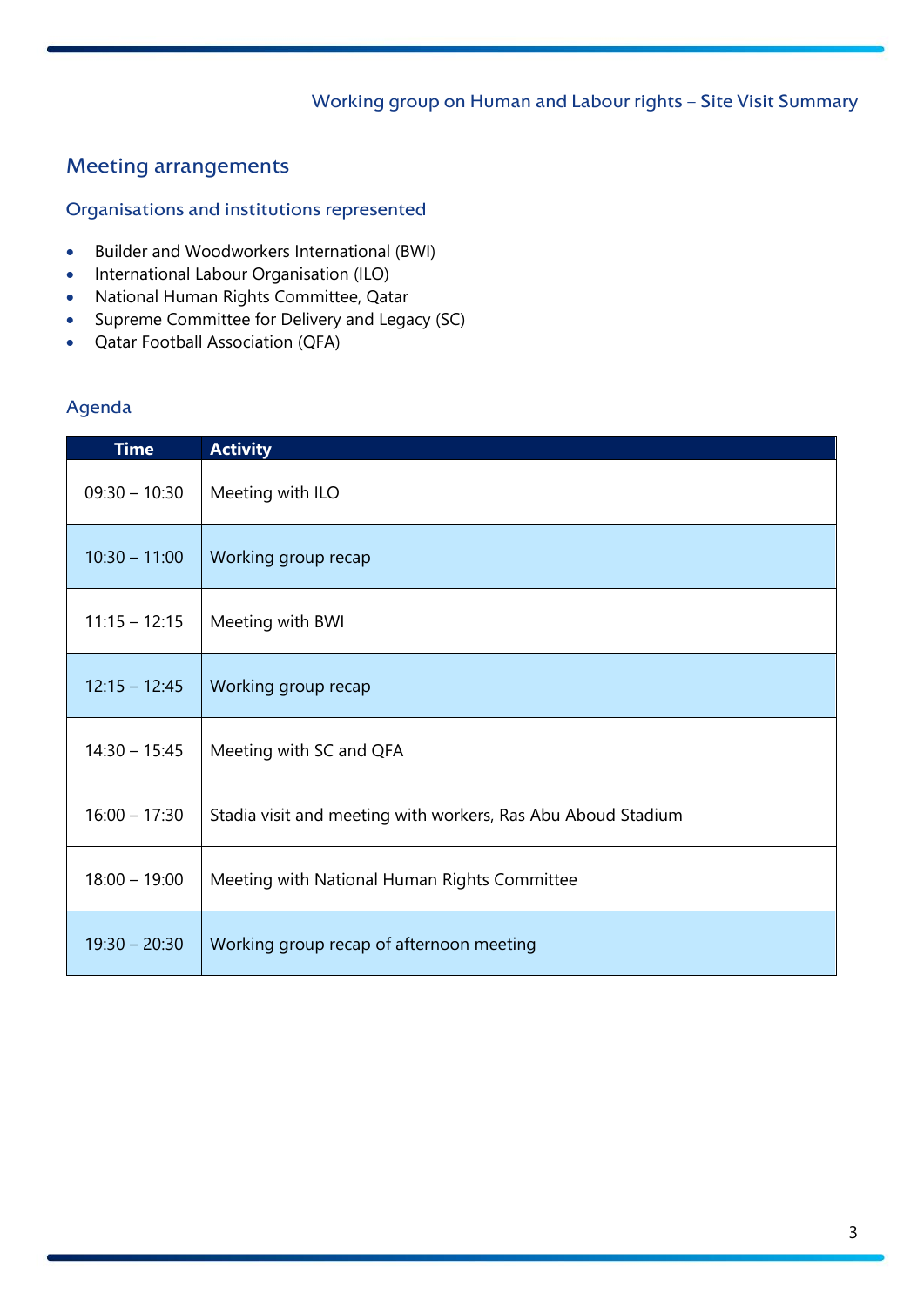### Working group on Human and Labour rights – Site Visit Summary

# Key findings

Across the meetings included in the visit, there are clear themes that appear in discussions regarding the development to date. These include the milestone reform to abolish the Kafala system, the implementation of minimum wages and the reforms for preventing heat stress through limits in working hours and maximum temperatures.

What comes through as a common concern regarding the development is that of the concrete implementation of these reforms. While the reforms have started to come into place, there seems to be a gap between the implementation across organisation and companies in the country.

## Recommendations and next steps

#### **Recommendations**

Based on the input and discussions within the visit, the working group has defined the following recommendations to UEFA and the European Football Associations:

- 1. UEFA and National Associations should request that any supplier contracted for services in Qatar should have strong consultation with their workers, through committees and workforce forums.
- 2. Further visits to Qatar should formally be confirmed, to strengthen the exchange and collaboration with the organisers and local organisations. This would focus on supporting sustainable development, while also ensuring that the European football community can have a direct channel to information and updates on the situation and development within Qatar and the region.
- 3. UEFA and the working group should together initiate a review of how football might be able to support the establishment of workers' rights centers in Qatar. These workers' rights centers would aim to ensure that services and training continue to stand available to migrant workers after the World Cup has been hosted.

#### **Next steps**

In accordance with the recommendations, the working group will continue its exchange and dialogue with the institutions involved in the meetings and will stand as a source of information and input to all UEFA National Associations. The group will also set the date for a second site visit and define the objectives and agenda for this.

# Conclusion

The working group and UEFA agree that the site visit was of absolute importance for gaining a better understanding about the situation, the development, and the challenges around human rights in Qatar. With the objective of providing commitment and leadership, the working group hopes that the recommendation in this report are implemented across European football, to support the important work on site in Qatar.